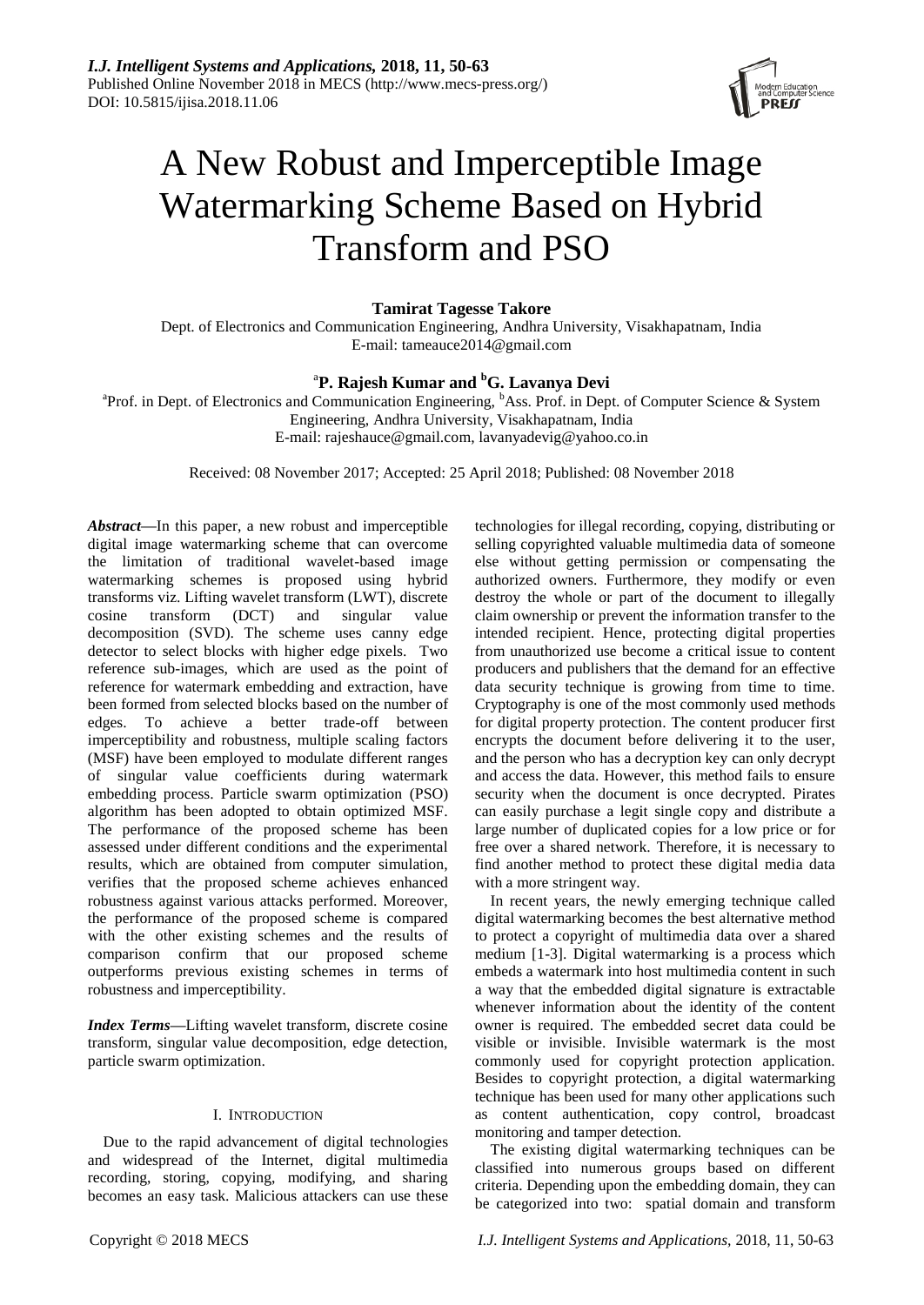domain techniques. Spatial domain watermarking technique embeds a watermark into a host data by modifying the pixel intensity values; whereas, transform domain technique insert a watermark by altering the values of transform coefficients. Although spatial domain watermarking techniques are easy to implement and low in computational complexity, transform domain watermarking techniques are often preferred and widely used for copyright protection application due to their ability to provide better robustness against different attacks. Discrete wavelet transform (DWT), discrete cosine transform (DCT), singular value decomposition (SVD) and Lifting wavelet transformation (LWT) are the most commonly used transforms in digital watermarking field [4-6]. To meet different watermarking requirements in the best way, hybrid transform techniques are the most preferable for watermarking schemes. Hybrid transform technique combines two or more transforms and exploits the advantage of those transforms to enhance the performance. The other classes of watermarking are text, image, audio and video watermarking which are based on the type of signal used as a cover or host document. Furthermore, watermarking techniques can be classified into fragile, semi-fragile and robust based on the ability to resist attacks, and into blind, semi-blind and non-blind depending upon the information required for watermark extraction. However, in this paper, robust and blind image watermarking scheme using a hybrid transform technique is proposed.

For copyright protection application, imperceptibility and robustness are the two major requirements that watermarking schemes are expected to fulfill and often they are used as criteria to evaluate the performance of the schemes. The term imperceptibility refers to the degree of visual similarity between an original image and its watermarked version. Generally, a watermark embedding process is accompanied with quality loss due to the added signal. However, for invisible watermarking schemes, the embedding process should leave the level of degradation unnoticeable to human observers. Peak signal to noise ratio (PSNR) is the most commonly used metric to evaluate the level of imperceptibility. A higher PSNR value indicates a higher imperceptibility. Furthermore, a good watermarking scheme should also satisfy the robustness requirement against different attacks. A watermarking scheme is said to be robust to an attack if the embedded watermark is able to resist the performed attacks and is extractable even after the attacks. Improving the robustness against attacks by preserving the visual quality is the core motivation of most existing watermarking schemes.

The remainder of this paper is organized as follows. Section II provides an extensive literature survey of related works. In Section III, the basic concepts of transforming techniques which we have adopted in the proposed scheme are explained in detail. Brief summary of PSO based scaling factors optimization processes is described in section IV. Section V illustrates the proposed watermark embedding and extraction procedure. Section VI presents experimental setup and results. Finally, our

concluding remarks are presented in section VII.

# II. RELATED WORKS

In the field of watermarking, designing a robust watermarking scheme which can hide information without significantly affecting the visual quality has been the major challenging problem due to the existence of two conflicting watermarking requirements, viz. robustness and imperceptibility. Thus far, different strategies have been adopted to address the issue. Among these strategies, feature extraction based image watermarking technique become more popular due to its advantages, and one of which is the ability to embed a watermark in a region of an image bearing the basic character information such as texture and edge. Edge detection based suitable region selection technique has been used extensively as the best method to improve the robustness and imperceptibility. Authors in [7] proposed a new digital image watermarking algorithm based on texture block and edge detection in the DWT in order to balance between the invisibility and robustness and improve the ability of resisting to attacks of the digital image watermark. Khoo et al. [8] proposed a robust image watermarking scheme based on the human visual system (HVS) and used edge entropy as a HVS character for selecting significant blocks to embed a binary watermark. After the first level of DWT decomposition, the SVD is performed on the low-low sub-band to modify the elements of U matrix according to predefined conditions. However, in the proposed watermark embedding process the defined threshold value (T) which was used to modify U elements could not assure the trade-off between robustness and imperceptibility unless its value is determined by using an optimization algorithm.

The other alternative approach that has been adopted to improve the performance of the watermarking scheme is choosing suitable transform techniques for watermark embedding process. Numerous watermarking schemes using different transform techniques have been proposed and available in the literature. SVD is used widely for watermarking application due to its significant advantages [9, 10]. However, most of SVD based watermarking schemes suffered from the false positive problem, in which fake watermark is detected from the content where a different watermark was embedded. W. Yongdong [11] proposed a watermarking scheme which can resist counterfeiting attack using SVD technique. Although the proposed scheme is able to solve the false positive problem, it may be vulnerable to other attacks. In [12], a novel image watermarking algorithm based on SVD has been proposed and the algorithm performs well in both security and robustness. However, to overcome the drawbacks of SVD based watermarking algorithm and improve the performance, another transform techniques such as DWT, DCT or LWT should be used together with SVD. A watermarking scheme which uses hybrid transform techniques can utilize the advantages these transforms and achieve the required goal. S. Fazli and M.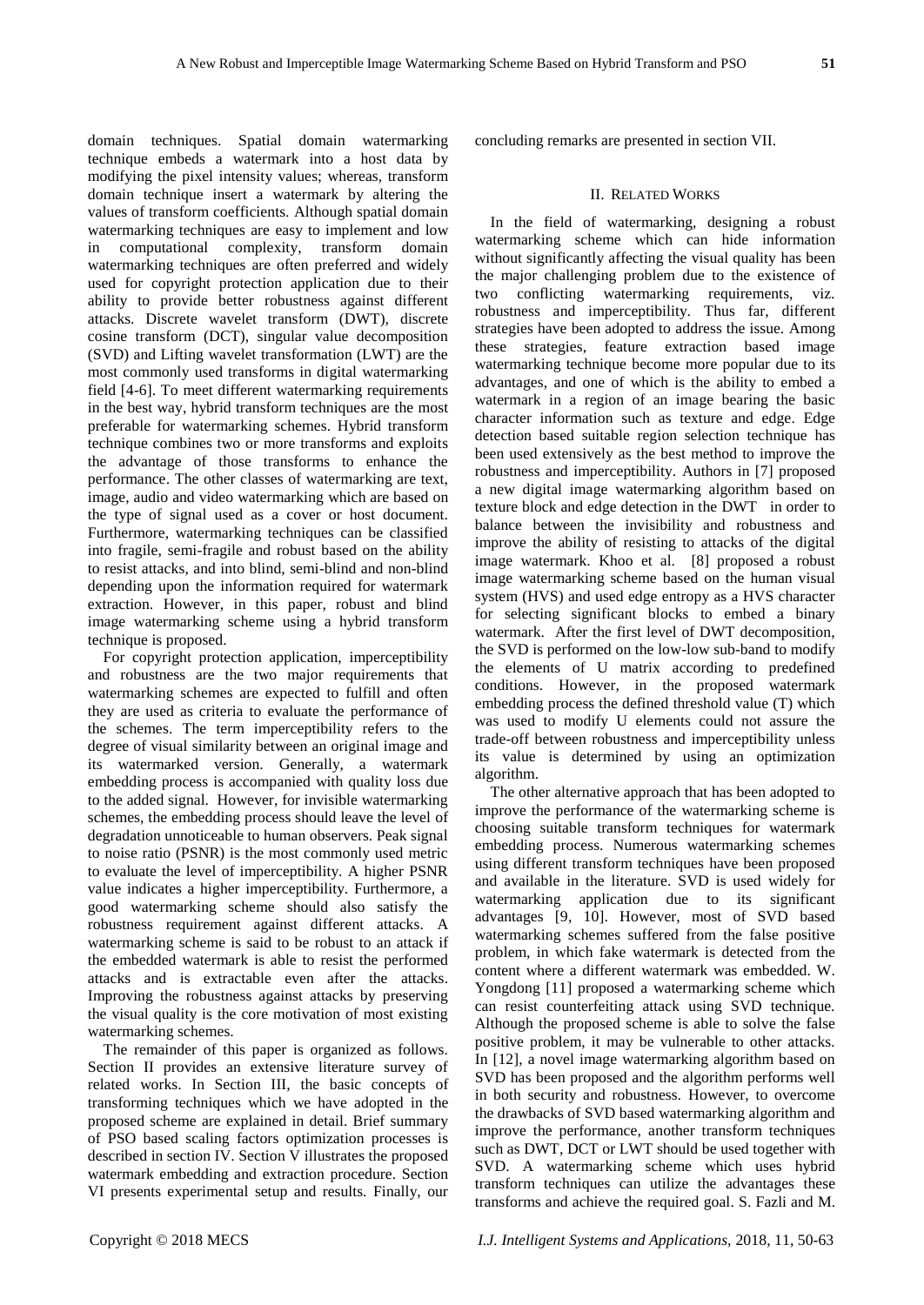Moeini [13] proposed a digital image watermarking algorithm using DWT-DCT-SVD techniques, and the algorithm gave improved robustness against various geometric attacks. In recent years, due to its better computational efficiency and lossless decomposition, LWT becomes more popular in watermarking than traditional wavelet transforms. Moreover, LWT can map integer to integer without the rounding error; hence it can be used for lossless data hiding. Ansari et al. [14] proposed robust and false positive free watermarking scheme using LWT and SVD. The authors employed a metaheuristic optimization technique in their scheme to find the optimal value of scaling factor. Scaling factors (SF), which are used to modify the coefficients during watermark embedding process, profoundly determine the level of robustness and imperceptibility. Ramanjaneyulu et al. [15] proposed a quality guaranteed robust image watermarking algorithm using Genetic Algorithm (GA). The objective of optimization was to provide maximum possible robustness without exceeding a predefined distortion limit. The authors in [16] proposed an efficient watermarking scheme which can achieve the desired robustness level without causing significant distortion in the original image. They employed particle swarm optimization algorithm in the scheme to find the optimum multiple scaling factors.

So far, a lot of researchers across the globe have conducted different studies in the field of watermarking and they have proposed several schemes for different applications. But, still there exist some challenging gaps in the area which requires further study. The first challenge is designing a watermarking scheme which can achieve improved robustness and imperceptibility while maintaining better trade-off between them. The other is the challenge of practical implementation. Due to computational complexity and large memory requirement, some proposed schemes are infeasible and uneconomical for practical application. To address aforementioned problem and fill the existing gape, in this paper, we have proposed a new, efficient watermarking scheme which can simultaneously meet imperceptibility and robustness requirement. The scheme uses LWT to avoid rounding error and reduce computational complexity which will occur due to traditional DWT. DCT is another transform which is used to improve the robustness of the scheme against noising, compression, sharpening and filtering attacks. A binary watermark is embedded into the image by modifying the singular value using optimized multiple scaling factors. The two sub-images which are formed from blocks based on the number of edge pixels are used as a reference point for watermark embedding and extracting. Therefore, the scheme requires neither original image nor a watermark for the extraction process. Since our proposed scheme is able to achieve good imperceptibility and improved robustness and is free from false positive problem, it can be an ideal choice for copyright protection application.

# III. THE MATHEMATICAL PRELIMINARIES OF USED TRANSFORMS

#### *A. Lifting wavelet transform*

The existing proposed watermarking schemes using traditional wavelet transform have some drawbacks. Since the traditional wavelet transform is a floating point algorithm, the limited ability of a computer to process a finite word length will result in rounding error, and the process of reconstructing the exact signal becomes unattainable. Furthermore, the traditional wavelet transform technique requires sophisticated computation facilities, and this makes hardware implementation to be complex and uneconomical. To overcome the problems the lifting wavelet transform (LWT) technique has been adopted in this paper. LWT is a more flexible technique, and it was first introduced by W. Sweldens in 1995 [17]. The technique inherits multi-resolution properties of traditional wavelet transform and adds new other properties. The primary procedure of LWT involves three main operations, namely splitting, predicting and updating.

Splitting: This operation divides the original signal, *C*  into two sample sets: even  $C_k(e)$  and odd  $C_k(o)$  sets.

$$
C_k(e) = C_{2k},
$$
  
\n
$$
C_k(o) = C_{2k+1}.
$$
\n(1)

Predicting: In this phase, odd samples are predicted from even samples and the difference between the odd samples, and the predicted result is taken as a highfrequency coefficient of the next level.

$$
C_k^p(o) = P(C_k(e)),C_k^D(o) = C_k(o) - P(C_k(e)).
$$
 (2)

Updating: This step produces the low-pass coefficient by adding the original even sample and the predicted odd sample after updating them using an update operator.

$$
C_k^U(e) = C_k(e) + U(C_k^D).
$$
 (3)

The inverse lifting wavelet transform (ILWT) is obtained by inverting the forward steps and replacing the split operator with a merge operator. In Fig. 1, the block diagram of forward and inverse lifting wavelet transform procedure is shown [18].

## *B. Discrete cosine transforms*

Discrete cosine transform (DCT) is a well-known transform method that converts an image from a spatial domain to a frequency domain. Let 2D image of size  $M \times N$  is defined as, F= {g (x, y), x=0, 1, 2... M, y=0, 1, 2… N}, then formulae for forward DCT and inverse DCT can be given as: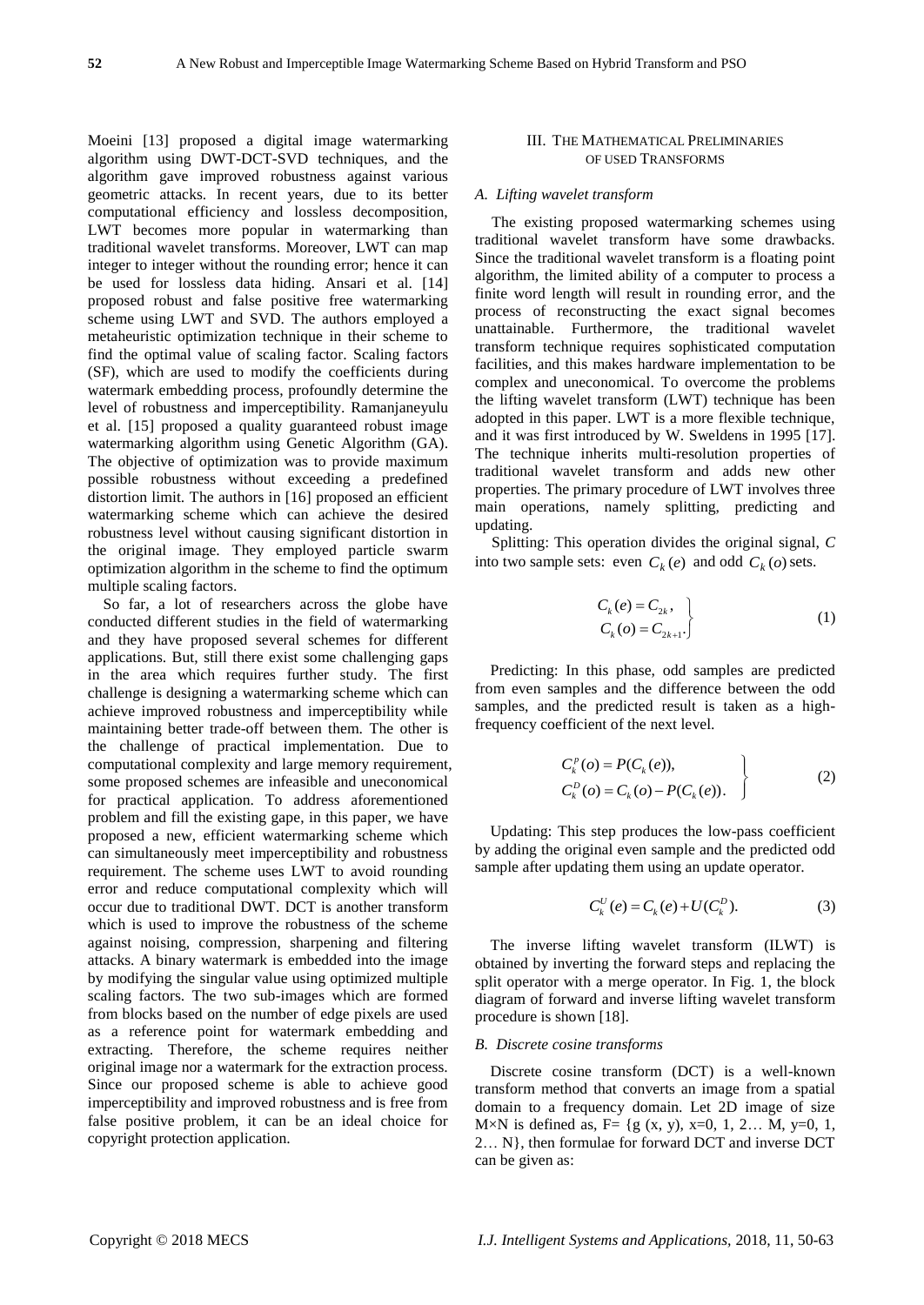$$
G(u,v) = \sigma(u)\sigma(v)\sum_{x=0}^{M-1}\sum_{y=0}^{N-1}g(x,y)\cos\left[\frac{(2x+1)u\pi}{2M}\right] \times \cos\left[\frac{(2y+1)v\pi}{2N}\right],
$$
\n(4)

$$
g(x, y) = \sigma(u)\sigma(v)\sum_{u=0}^{M-1N-1} \sum_{v=0}^{N-1} G(u, v)\cos\left[\frac{(2x+1)u\pi}{2M}\right] \times \cos\left[\frac{(2y+1)v\pi}{2N}\right],
$$
\n(5)

where 
$$
\sigma(u), \sigma(v) = \frac{1}{\sqrt{2}}
$$
, for  $u, v = 0$ , and  $\sigma(u), \sigma(v) = 1$ ,  
for  $u=1,2,..., M$  and  $v=1,2,..., N$ .

Fig. 2 shows the various frequency regions of  $8\times8$ block size DCT coefficients [13]. In this proposed algorithm, we have used DCT to mitigate the limitation of SVD and improve the robustness of the scheme to noise, compression, sharpening and filtering attacks.



Fig.1. Block diagram of lifting scheme.



Fig.2. DCT frequency region for 8x8 block size.

# *C. Singular value decomposition*

From the perspective of image processing, a digital image can be viewed as a matrix such that pixels intensity values are considered as elements of the matrix. Thus, SVD which is a linear algebra technique can be used in digital watermarking due to its unique properties. SVD factorize an image F of size M×N into three unique matrices U, S and V such that,

$$
F = USV^{T} = \begin{pmatrix} u_{11} & \cdots & u_{1M} \\ u_{21} & \cdots & u_{2M} \\ \vdots & \ddots & \vdots \\ u_{M1} & \cdots & u_{MM} \end{pmatrix} \times \begin{pmatrix} s_{11} & 0 & \cdots & 0 \\ 0 & s_{22} & \cdots & 0 \\ \vdots & \vdots & \ddots & 0 \\ 0 & 0 & \cdots & s_{MN} \end{pmatrix} \times (6)
$$
  

$$
\begin{pmatrix} v_{11} & \cdots & v_{1N} \\ v_{21} & \cdots & v_{2N} \\ \vdots & \ddots & \vdots \\ v_{N1} & \cdots & v_{NN} \end{pmatrix}^{T},
$$

where  $F \in \mathbb{R}^{M \times N}$ ,  $U \in \mathbb{R}^{M \times M}$ ,  $S \in \mathbb{R}^{M \times N}$  and  $V \in \mathbb{R}^{N \times N}$ . The matrix *U* and *V* are called the left and right singular vectors. Since *U* and *V* are orthogonal matrices, then

$$
\begin{aligned} UU^T &= U^T U = I, \\ VV^T &= V^T V = I. \end{aligned} \tag{7}
$$

The matrix S is a nonnegative diagonal matrix containing the square root of the eigenvalues of either *U* or *V,* and the elements are arranged in descending order (i.e.  $s_{11} \geq s_{22} \geq \cdots s_{MN}$ ). The process of singular value decomposition begins with pre-multiplying both sides of expression (6) by  $\overline{F}^T$ .

$$
FTF = (USVT)T (USVT) = VST UT USVT.
$$
 (8)

$$
FFT = (USVT)(USVT)T = USTVTVSUT.
$$
 (9)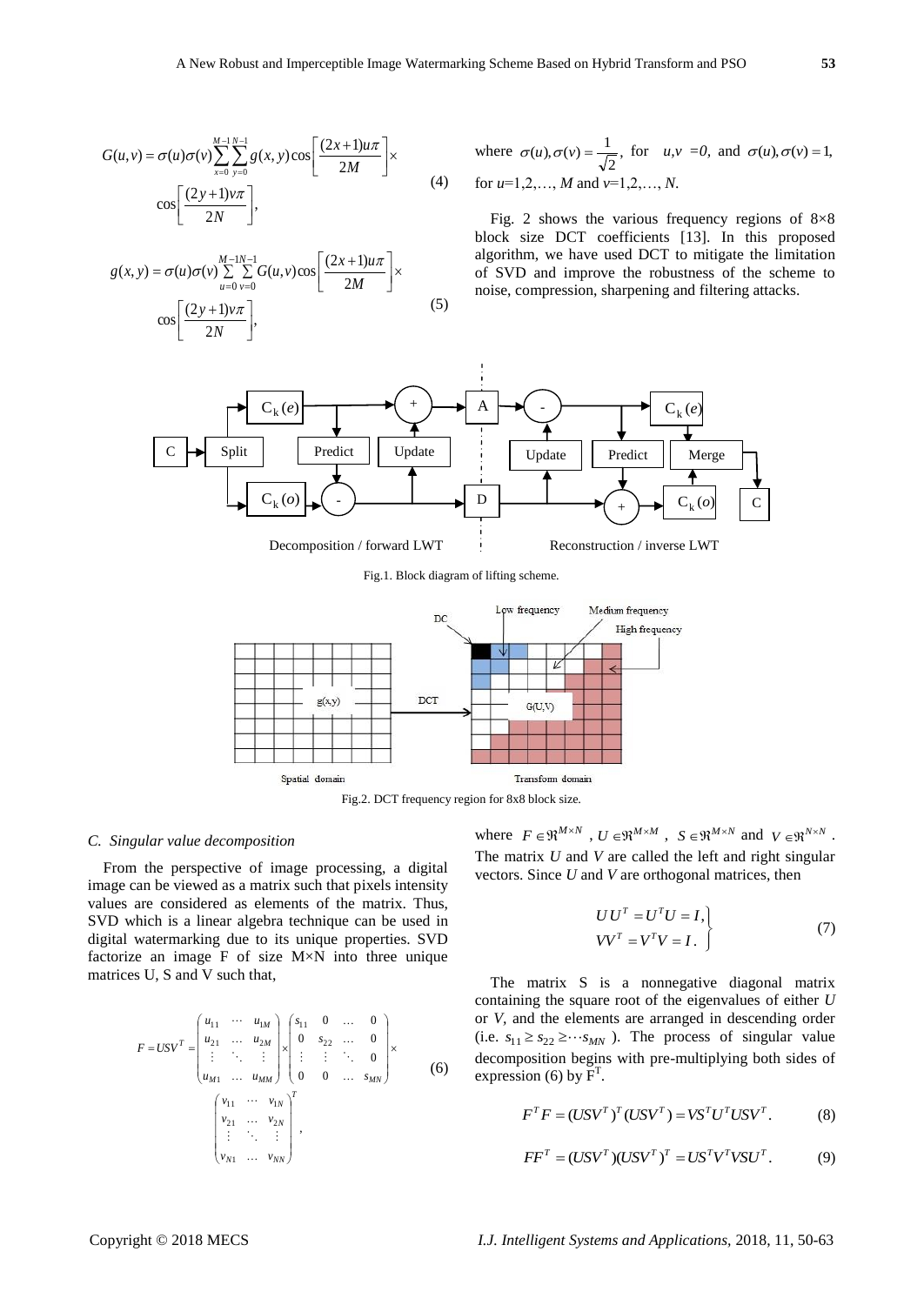Based on (7),  $UU^T$  and  $VV^T$  give the identity matrix *I* and  $S^T S = S S^T = S^2$  because *S* is diagonal matrix.

Inserting the expression into  $(8)$  and  $(9)$  we can obtain

$$
F^T F = VS^2 V^T,
$$
  
\n
$$
F F^T = US^2 U^T.
$$
\n(10)

Since the result of multiplication  $F^T F$  and  $F F^T$  is a symmetrical matrix, the problem  $F^T F = V S^2 V^T$  and  $\overline{F}F^{T} = US^{2}U^{T}$  can be solved by using Eigen-decomposition operation. For square matrix *F* of size  $k \times k$ , if  $\lambda$  is an associated Eigenvalues then:

$$
Fv_j = \lambda v_j
$$
, for  $j = 1, 2, \dots k$ , (11)

where, v is called eigenvector of matrix F, associated with eigenvalues  $\lambda$ .

Using identity matrix I of size  $k \times k$ , the expression (11) can be rewritten as,

$$
\begin{aligned}\nFv_j &= \lambda I v_j, \\
(F - \lambda I)v_j &= 0.\n\end{aligned}
$$
\n(12)

Equation (10) will have non-zero solution if the determinant of  $(F - \lambda I)$  is equal to zero, (i.e.  $|F - \lambda I| = 0$ ). Solving this equation, eigenvalues of the matrix can be obtained. For each eigenvalues, the corresponding eigenvectors can be found by plugging back into expression (11). Singular matrix S is obtained by taking the square root of the eigenvalues and populating them diagonally in descending order. The process to calculate the right singular vector U follows the same steps as calculation of V.

In this paper, we have employed block based SVD to embed a binary watermark by modifying singular values using multiple scaling factors. The following are the benefits that we can obtain when we use SVD technique in image watermarking scheme.

The visual quality of the cover image is not affected significantly due to a slight change of singular values.

Singular values have good stability and their values are rotationally invariant.

SVD can a pack large energy signal within few coefficients.

#### IV. PSO BASED SCALING FACTOR OPTIMIZATION

In watermarking, robustness and imperceptibility highly depend on the quantity of signal embedded. Scaling factors which are used to modulate the coefficients during watermark embedding can control the quantity. Therefore, the problem of finding suitable scaling factors, which can give optimum performance and maintain the trade-off between imperceptibility and robustness, can be viewed as an optimization problem. However, some authors use a trial-and-error method to set the value of these scaling factors. Indeed, suitable optimized scaling factors can be obtained using metaheuristic optimization algorithms. For robustness R and imperceptibility Q, the optimization problem can be defined as,

$$
Maximize : R(\alpha_k),
$$
  
\n
$$
Mantaining : Q(\alpha_k) \geq Q_{T_h},
$$
\n(13)

where αk is scaling factors and QTh is a user defining quality threshold. Putting the above objectives into consideration, we have formulated the fitness function (ff) as follows.

$$
ff = Max\{PSNR(F, F_w) + \gamma \sum_{i=1}^{n} NCC(W, W_E) \}, \qquad (14)
$$

where PSNR (.) and NCC (.) are metrics to measure imperceptibility and robustness respectively, and their definition is presented in section VI. F and Fw are an original host image and a watermarked image respectively; while W and WE are an original watermark and extracted watermark respectively.

In this paper, we have used particle swarm optimization (PSO) to find optimized scaling factors that can provide the best compromise between robustness and imperceptibility. PSO algorithm was first developed by Eberhart and Kennedy in 1995 [19]. The algorithm starts a searching process by initializing particles randomly having position,  $xi(t)$  and velocity,  $vi(t)$ . Then, the quality of each particle is evaluated using a fitness function (also known as objective function), and based on their fitness score both personal best (pbest) and overall global best (gbest) are determined. Until the predefined stopping conditions are satisfied, the algorithm continues searching the optimum value by updating the velocity and position using formulae,

$$
v_i(t+1) = w_i v_i(t) + C_1 rand (p_{best} - x_i(t)) + C_2 rand (g_{best} - x_i(t)),
$$
\n(15)

$$
x_i(t+1) = x_i(t) + v_i(t+1),
$$
\n(16)

where wi is inertia weight which determines the step size and C1 and C2 are learning factors which determine the effectiveness of local and global learning. The term 'rand' refers to an operation which randomly generates numbers between 0 and 1. In Fig. 3, the flowchart of PSO based solution searching and objective value calculation is shown.

#### V. PROPOSED WATERMARKING SCHEME

Digital image watermarking scheme based on feature detection based reference sub-image forming technique becomes a popular strategy to improve the performance of the scheme and enables designers to select the best region (or blocks) of the image for watermark embedding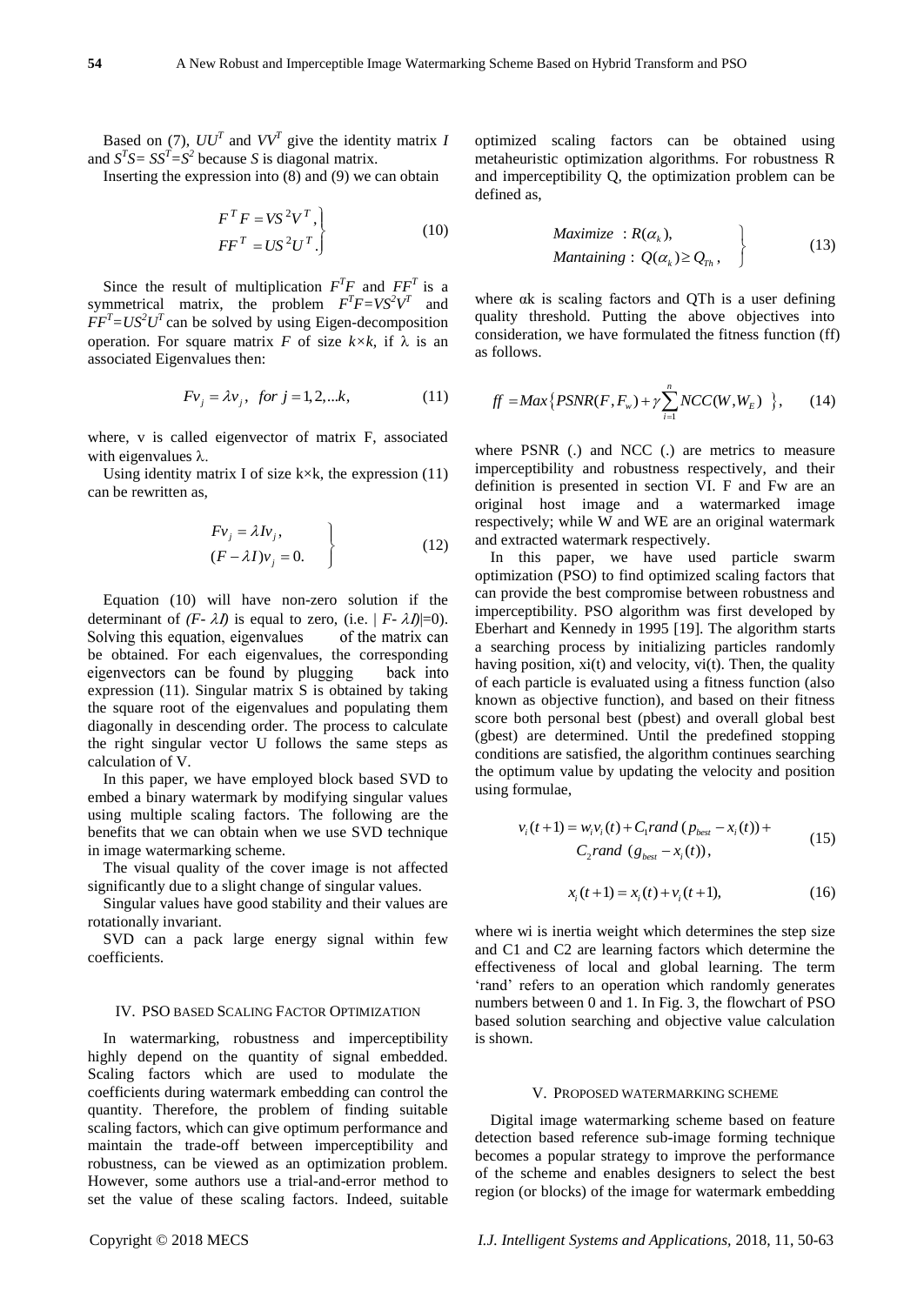[16]. The blocks having the desired feature are used as a reference point for watermark embedding and extraction. There exist different feature extracting methods, and in this study, we have used canny edge detector due to its superior performance in edge detection. Thus, a watermarking scheme using edge detection based reference sub-image (EDBRI) forming technique is proposed. A flowchart of EDBRI forming technique is shown in Fig. 4, and from the figure, we can observe that two sub-images are formed from selected significant blocks. The first sub-image, which is formed from blocks having largest number edge pixels, is used as a region for watermark embedding and the other one is used as a reference point for watermark extraction. After the watermark is embedded, the watermarked image can be obtained by merging the sub-images and placing the blocks back to their original place using blocks position indexes  $(P_k)$  as keys.

## *A. Proposed watermark embedding procedure*

The proposed watermark embedding algorithm takes a host image, F of size M×N and binary watermark W of size h $\times$ l as an input and gives watermarked image  $F_W$  as an output. The steps involved in the proposed watermark embedding process are given as follows.



Fig.3. Flowchart for PSO based solution searching and objective value calculation.

Step1: Form reference sub-images  $F_{rf}^H$  and  $F_{rf}^L$  using the discussed procedure.

Step2: perform LWT operation on the sub-images.

 $(A_{\tau f}^H, H_{\tau f}^H, V_{\tau f}^H, D_{\tau f}^H) = LWT(F_{\tau f}^H),$  $(A_f^L, H_f^L, V_f^L, D_f^L) = LWT(F_{rf}^L),$  $H^H_{\textit{rf}}$  ,  $H^H_{\textit{rf}}$  ,  $V^H_{\textit{rf}}$  ,  $D^H_{\textit{rf}}$  ) =  $LWT(F^H_{\textit{rf}})$  $L_{rf}^L$ ,  $H_{rf}^L$ ,  $V_{rf}^L$ ,  $D_{rf}^L$ ) = LWT( $F_{rf}^L$  $A_{f}^{H}, H_{f f}^{H}, V_{f f}^{H}, D_{f f}^{H}) = LWT(F)$  $A_{rf}^L$ ,  $H_{rf}^L$ ,  $V_{rf}^L$ ,  $D_{rf}^L$ ) = LWT(*F* 

 $= LWT(F_{rf}^H),$ <br>=  $LWT(F_{rf}^L),$ 

(17)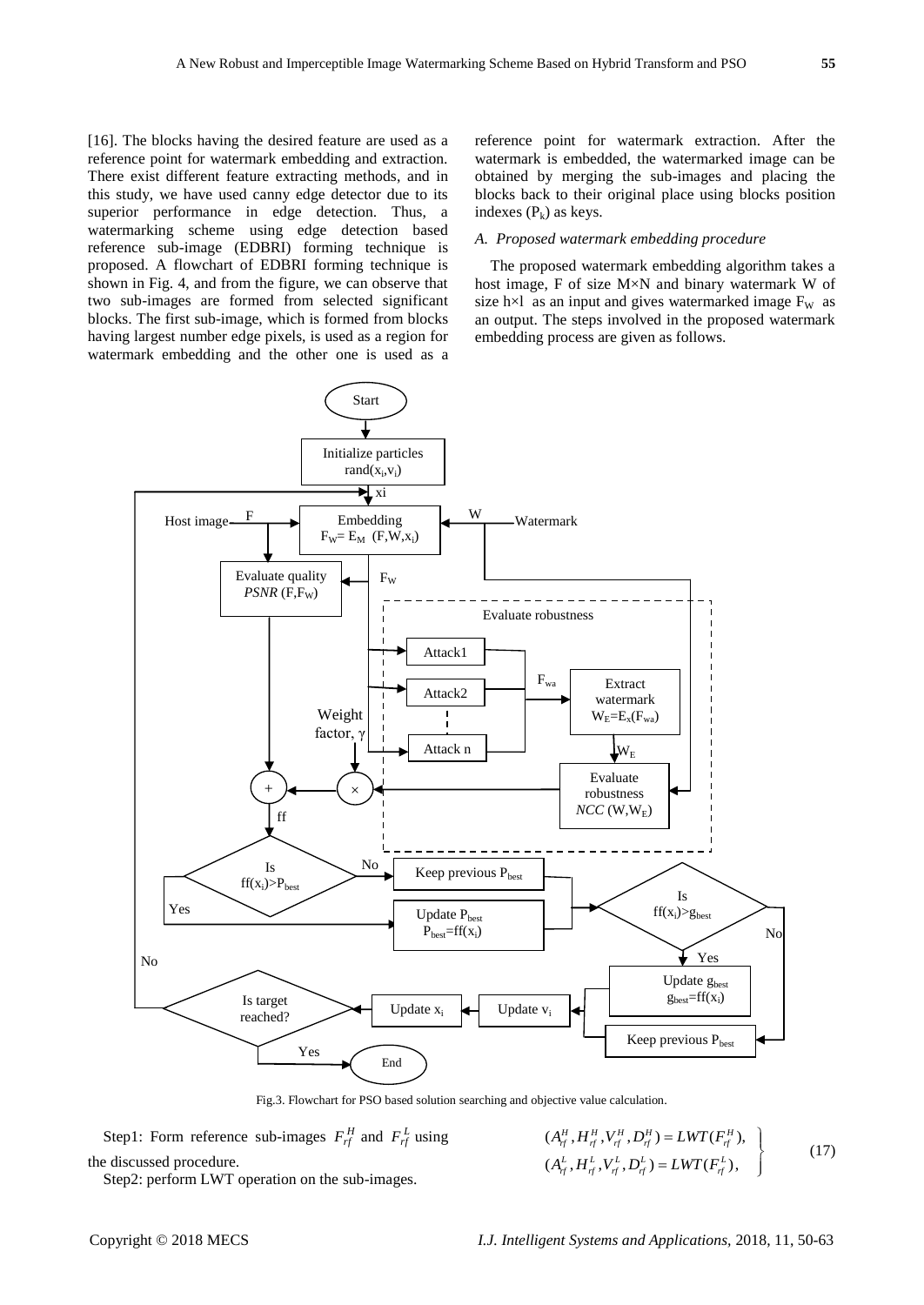where, A, H, V and D represent approximation, horizontal, vertical and diagonal sub-bands of the subimages respectively.

Step3: Apply block based DCT on approximation subband coefficients using block size of 4×4.

$$
A_{rf(m,n)}^{DCT1} = DCT(A_f^H),
$$
  
\n
$$
A_{rf(m,n)}^{DCT2} = DCT(A_f^L).
$$
 (18)

Step4: Factorize DCT coefficient using SVD operation.

$$
\begin{aligned}\n[U_{f(m,n)}^H, S_{f(m,n)}^H, V_{f(m,n)}^H] &= SVD(A_{f(m,n)}^{DCT1}), \\
[U_{f(m,n)}^L, S_{f(m,n)}^L, V_{f(m,n)}^L] &= SVD(A_{f(m,n)}^{DCT2}).\n\end{aligned} \tag{19}
$$

Using multiple scaling factors (MSF) to modulate different ranges of selected coefficients significantly improve the performance of the scheme than a single scaling factor (SSF). A coefficient falling in a particular interval is modified by a corresponding scaling factor, and the procedure which we have used to determine the intervals are presented as follows.



Fig.4. Flow chart of edge detection based reference sub-image (EDBRI) forming technique.

Take singular value matrices  $S_{rf(m,n)}^H$  and  $S_{rf(m,n)}^L$ , and compute the difference and store the value in array  $D(m,n)$ ,

$$
D(m,n) = \left| S_{f(m,n)}^H(i,j) - S_{f(m,n)}^L(i,j) \right|, \tag{20}
$$

where  $i=i=1$  and  $(m \times n)$  refer to row and column indices of sub-image blocks.

Find the maximum and minimum value of  $D(m, n)$ and divide the values of the array into *q* number of nonoverlapping sub-ranges ( $r<sub>k</sub>$ ) so that the corresponding scaling factor ( $\alpha_k$ ) can be used for coefficient modification.

$$
D_{\max} = \max(D(m, n)),
$$
  
\n
$$
D_{\min} = \min(D(m, n)),
$$
  
\n
$$
d = (D_{\max} - D_{\min}) / q,
$$
  
\n
$$
r_k = [(k-1)d, (kd)), \text{ for } k = 1, 2, ..., q.
$$
\n(21)

For the completion of embedding process *q* numbers of scaling factors are needed. In this paper, we have used five scaling factors (k=1,2,...,5.) such that  $\alpha_k > \alpha_{k+1}$ .

Step5: Once an appropriate scaling factor for each interval is obtained, the binary watermark bits can be embedded by modifying singular values using the rule,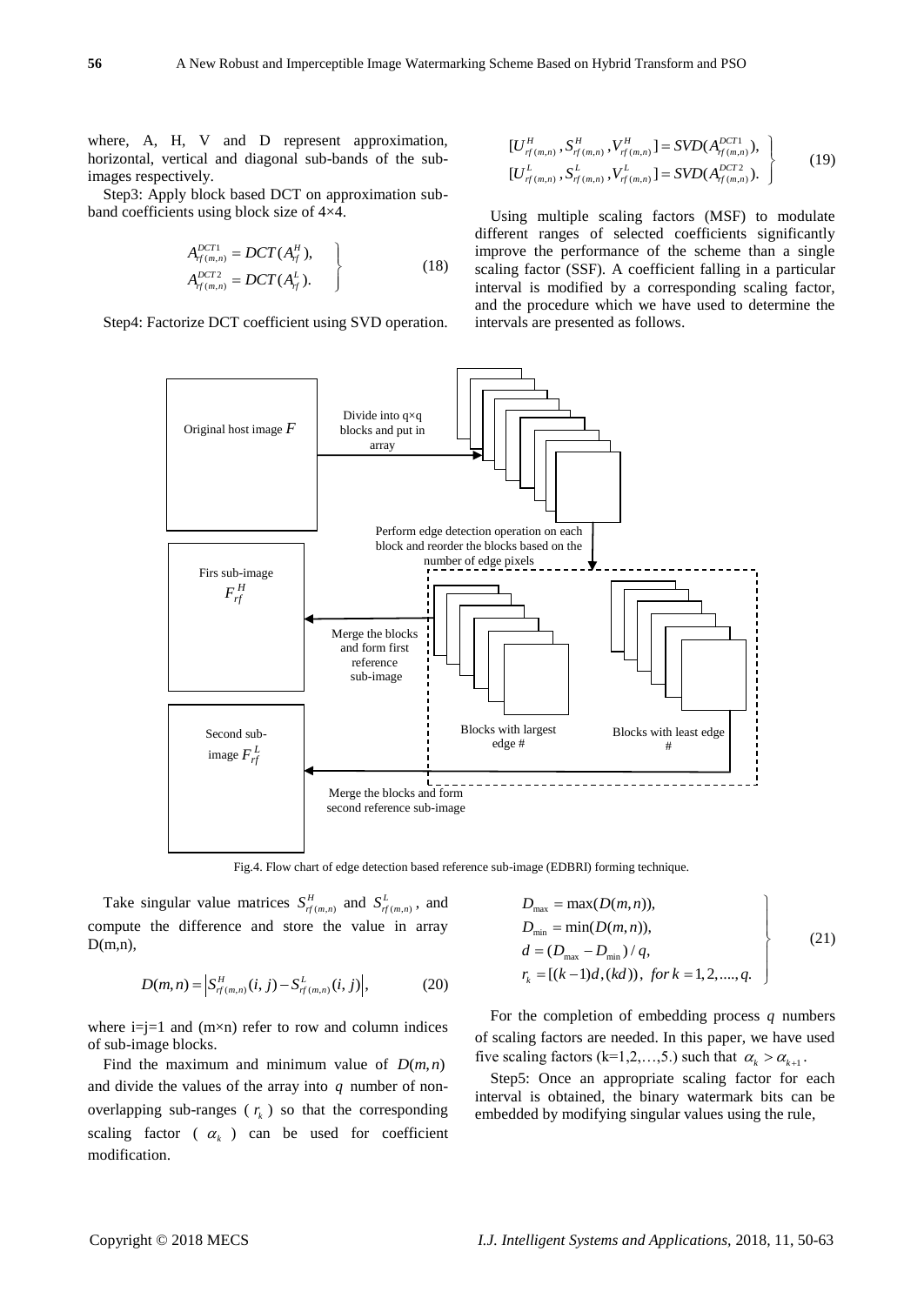$$
S_{w_{rf}(m,n)}^{H}(i, j) = \begin{cases} \n\begin{cases} \n\int S_{rf(m,n)}^{H}(i, j), & \text{if } S_{rf(m,n)}^{H}(i, j) > S_{rf(m,n)}^{L}(i, j), \\ \n\int S_{w_{rf}(m,n)}^{H}(i, j) + \alpha S_{rf(m,n)}^{L}(i, j), & \text{if } S_{rf(m,n)}^{H}(i, j) \leq S_{rf(m,n)}^{L}(i, j), \\ \n\int S_{r(m,n)}^{H}(i, j), & \text{if } S_{rf(m,n)}^{H}(i, j) < S_{rf(m,n)}^{L}(i, j), \\ \n\int S_{rf(m,n)}^{H}(i, j) - \alpha S_{rf(m,n)}^{L}(i, j), & \text{if } S_{rf(m,n)}^{H}(i, j) \geq S_{rf(m,n)}^{L}(i, j), \n\end{cases} \n\end{cases} \tag{22}
$$

where,  $i=j=1$  and  $\alpha = \alpha_k$  if the magnitude  $S_{r f(m,n)}^H(i, j) - S_{r f(m,n)}^L(i, j)$  is in the interval  $r_k$ .

Step6: Perform inverse SVD operation to obtain watermarked blocks  $B_{W(m,n)}^H$ .

$$
B_{W(m,n)}^H = U_{r f(m,n)}^H \times S_{W f(m,n)}^H \times V_{r f(m,n)}^{H^T}.
$$
 (23)

Step7: Apply inverse DCT and merge the blocks to get watermarked approximation coefficient  $A_{w_f}^H$ .

Step8: apply inverse LWT to obtain watermarked subimage

$$
F_{w_f}^H = ILWT(A_{w_f}^H, H_{f^f}^H, V_{f^f}^H, D_{f^f}^H). \tag{24}
$$

Step9: Finally a watermarked image  $F_w$  is obtained by merging the two sub-images and placing the blocks back to their original position using key Pk .

Proposed watermark extraction procedure

The propose watermark extraction process requires only a watermarked image and keys Pk as an input for the watermark extraction process. The steps of the proposed watermark extraction process are given as follows.

Step1: Take an attacked watermarked image and form reference sub-images using position key Pk.

Step2: Perform 1-level LWT.

$$
(A_f^{H^*}, H_f^{H^*}, V_f^{H^*}, D_f^{H^*}) = LWT(F_f^{H^*}),
$$
  
\n
$$
(A_f^{L^*}, H_f^{L^*}, V_f^{L^*}, D_f^{L^*}) = LWT(F_{f_f}^{L^*}).
$$
\n(25)

Step3: Divide  $A_{rf}^{H*}$  and  $A_{rf}^{L*}$  into non-overlapping blocks and perform DCT.

$$
A_{rf(m,n)}^{DCT1*} = DCT(A_f^{H*}),
$$
  
\n
$$
A_{rf(m,n)}^{DCT2*} = DCT(A_f^{L*}).
$$
\n(26)

Step4: Factorize DCT coefficients using SVD,

$$
\begin{aligned}\n[U_{f(m,n)}^{H^*}, S_{f(m,n)}^{H^*}, V_{f(m,n)}^{H^*}] &= SVD(A_{f(m,n)}^{DCT1^*}), \\
[U_{f(m,n)}^{L^*}, S_{f(m,n)}^{L^*}, V_{f(m,n)}^{L^*}] &= SVD(A_{f(m,n)}^{DCT2^*}).\n\end{aligned} (27)
$$

Step5: Finally, Extract the watermark using the rule,

$$
W_E(m,n) = \begin{cases} 1, & \text{if } S_{f(m,n)}^{H^*}(i,j) \ge S_{f(m,n)}^{L^*}(i,j), \\ 0, & \text{otherwise.} \end{cases}
$$
 (28)

### VI. EXPERIMENTAL RESULTS AND DISCUSSION

This section presents the experimental setup and a series of tests that have been conducted to assess the performance of the proposed schemes. We have used Matlab software to implement the scheme. Different standard grayscale images of size  $512\times512$  have been used as test images. Fig. 5 shows the test images and watermark logos. A binary watermark of size  $32\times32$  is inserted into the host image using the proposed watermark embedding procedure, and the performance of the scheme under various conditions has been evaluated using imperceptibility and robustness criteria. To achieve the highest possible robustness while maintaining the imperceptibility within an acceptable level, multiple scaling factors (MSF) have been used to modify the coefficients during watermark embedding. PSO algorithm is used to find suitable scaling factors. In this study, the PSO parameters  $C_1$  and  $C_2$  were set to be 2, and the value of the inertia weight  $w_i$  was made to vary adaptively depending on the iteration. Furthermore, due to computational time burden, the number of particles and iteration were set to be 20 and 100 respectively. The objective of optimization is to maximize the robustness, while keeping the imperceptibility above pre-defined level (i.e. 40 dB).

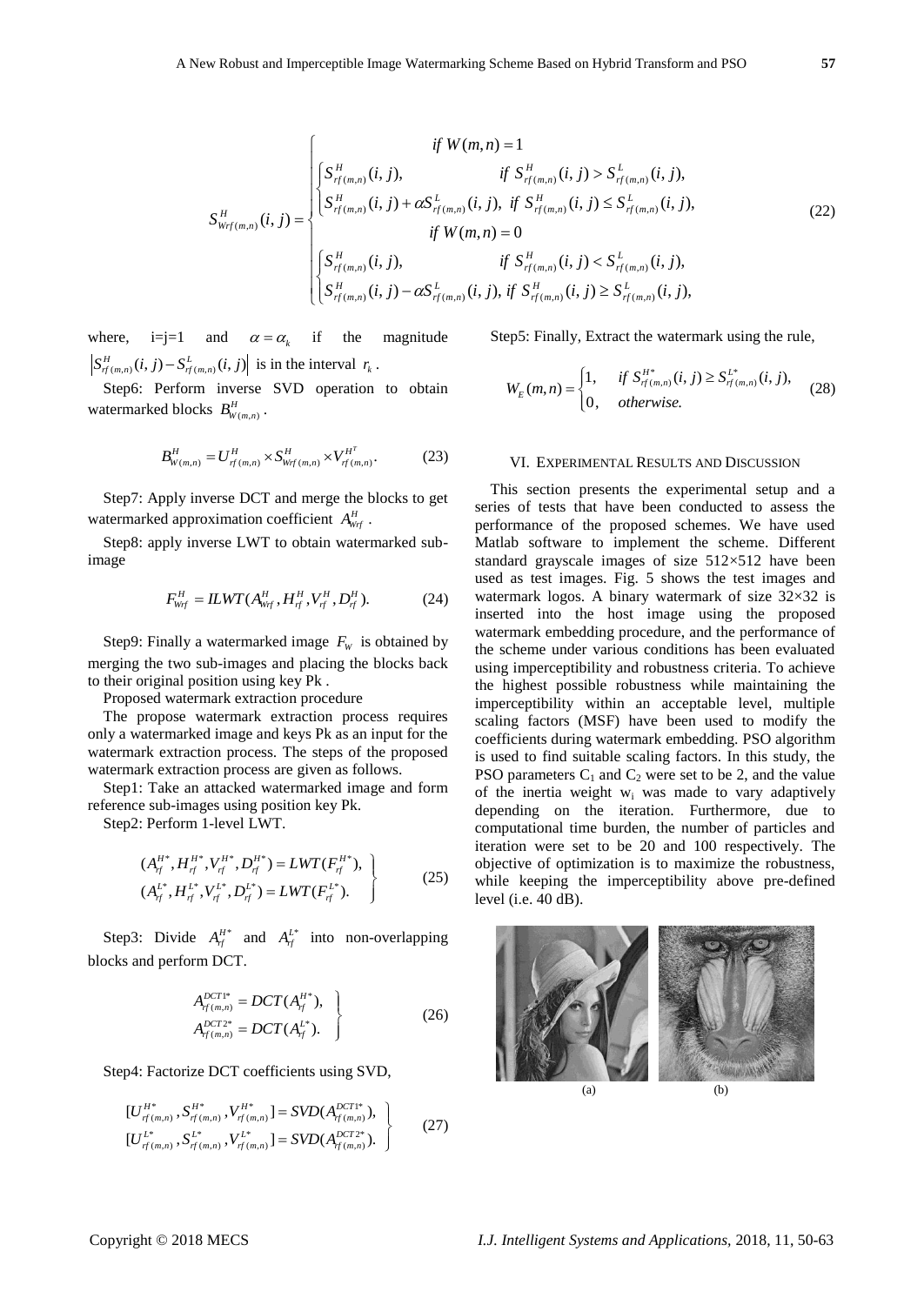

Fig.5. The test images (a) Lena (b) mandrill (c) pepper (d) man (e) binary watermark logo,  $WM_1$  (f) binary watermark logo,  $WM_2$ .

Currently, there are several metrics to measure the degree of similarity between the original and watermarked image. However, Peak Signal to Noise Ratio (PSNR) is the most widely used method. For an original host image  $F$  and watermarked image  $F<sub>W</sub>$  of size *M×N, PSNR* can be defined as,

$$
PSNR = 10 \log \frac{255^2}{\frac{1}{MN} \sum_{x=1}^{M} \sum_{y=1}^{N} (F_w(x, y) - F(x, y))^2} dB.
$$
 (29)

Obtaining higher value of PSNR shows that the watermarking scheme can provide a good quality watermarked image which looks nearly identical to the original image. In the field of watermarking, the minimum acceptable PSNR value is 38dB [18]. In Fig. 6, watermarked Lena, mandrill, pepper and man images are shown. Their corresponding PSNR values are presented in Table 1. As we can observe, both watermarked and original images are visually identical and the obtained PSNR results also prove that the proposed scheme satisfies the preset imperceptibility requirements.



Fig.6. Watermarked images. (a) Lena (b) mandrill (c) pepper (d) man.

Table 1. PSNR of watermarked images using MSF in an attack-free scenario.

| Images | Lena    | Mandrill | Pepper  | Man |
|--------|---------|----------|---------|-----|
|        | 46.5085 | 46.0012  | 45.9021 | 726 |

In addition to the five test images, we have also used fifty different standard images to further assess the quality performance of the proposed scheme. In Fig. 7 a plot of PSNR values is shown. From the figure we can observe that the proposed scheme is able to provide higher PSNR results and this confirms that the scheme gives better quality watermarked images regardless of image types.



Fig.7. PSNR result obtained for different images in attack free scenario.

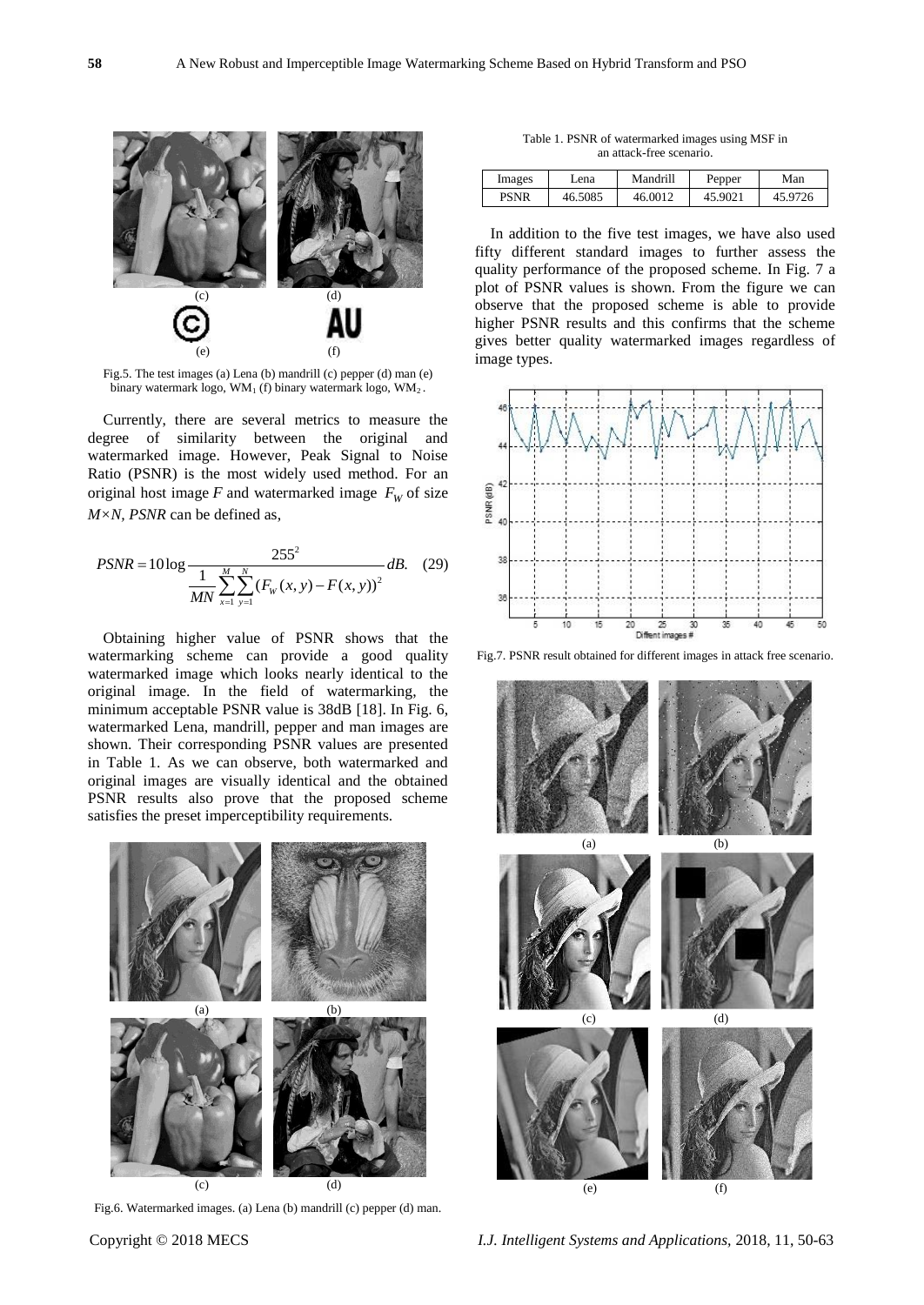

Fig.8. Attacked watermarked Lena images: (a) Gaussian noise (b) salt & pepper noise (c) histogram equalization (d) Cropping (e) rotation (f) Poisson noise (g) speckle noise (h) rows columns blanking.

For copyright protection application, robustness is a key requirement that designers should consider while developing a new watermarking scheme. The term robustness refers to the ability of the embedded watermark to resist different attacks. An image processing techniques which can degrade or destroy the embedded watermark are considered as an attack, and in this paper, we have applied eighteen different types of attacks on the watermarked images to evaluate the robustness level of the proposed methods. The attacks are: noise addition (Gaussian white noise, salt & pepper noise, poison noise, and speckle noise), filtering attacks (median filter, average filter, Gaussian low-pass filter, Weiner filter), geometric attacks (rotation attack, cropping attack, resizing attack and row-column blanking attack) and other attacks (histogram equalization, gamma correction, JPEG compression, camera motion, least bit removing and sharpening attack). For the sake of convenience, in the latter sections, these attacks are identified as GNA, SPNA, PNA, SNA, MFA, AFA, GLPFA, WFA, RTA, CRA, RSA, RCBA, HEA, GCA, JPCA, CMA, LBRA, and ISRA respectively. Fig. 8 shows the attacked watermarked Lena images using different attacks.

The existence of the embedded watermark resisting applied attacks is checked by extracting the watermark from the attached images using the proposed extracting procedures. In Fig.9, extracted watermarks from the attacked watermarked images are shown. From the figures, we can notice that the proposed method could give good quality extracted watermark image against all the attacks except the rotation attack. The quality of the extracted watermark can be measured using many metrics. In this work, we have adopted the normalized correlation coefficient (NCC) to measure the robustness by evaluating the degree of similarity between the original

and extracted watermarks after an attack. For an original watermark W and extracted watermark WE of size h×l, the NCC can be calculated as,

$$
NCC = \frac{\sum_{i=1}^{h} \sum_{j=1}^{l} (W(i, j) - \mu)(W_E(i, j) - \mu_E)}{\sqrt{\sum_{i=1}^{h} \sum_{j=1}^{l} (W(i, j) - \mu)^2} \sqrt{\sum_{i=1}^{h} \sum_{j=1}^{l} (W_E(i, j) - \mu_E)^2}},
$$
(30)

where  $\mu$  and  $\mu$ <sub>E</sub> represent the mean of original and extracted watermark respectively.

When the NCC value is closer to 1 for a given applicable attack, then the scheme is said to be robust against this attack. In general, the robustness of the scheme is at an acceptable level if the NCC value is equal to 0.75 or higher [18]. In Table 2, the level of transparency and robustness achieved under different attack conditions are presented in terms of PSNR and NCC respectively. From the results, we can observe that the maximum NCC value obtained is 1 and the minimum is 0.7133 which is for the rotation attack. Furthermore, all obtained PSNR values are greater than the minimum acceptable level and this shows that the proposed scheme achieves a better trade-off between robustness and imperceptibility. Compared to single scaling factor (SSF), using multiple scaling factors (MSF) for watermarking scheme gives improved NCC and PSNR. The optimized scaling factors (MSF) for JPEG compression attack are given in Table 3.

The watermarked image further compressed by compression rates of 10,20,30,40,50,60,70,80,90, and 95 to evaluate the robustness of the scheme to JPEG compression attack. Fig. 10 depicts the plot of NCC results versus quality factors. From the plot, we can observe that the proposed scheme is able to score good NCC result even for lowest compression rate and this illustrates that the proposed scheme is efficient and robust to JPEG attack. We have compared our proposed method with other existing schemes [16, 20] to assess the performance level, and the comparison results are presented in Table 4 and Fig. 11. The results given in Table 4 clearly show that of the proposed scheme is able to provide improved NCC value compared to the other two schemes. This verifies that the proposed scheme maintains a better balance between robustness and imperceptibility and outperforms previous schemes for all attacks performed except the rotation attack.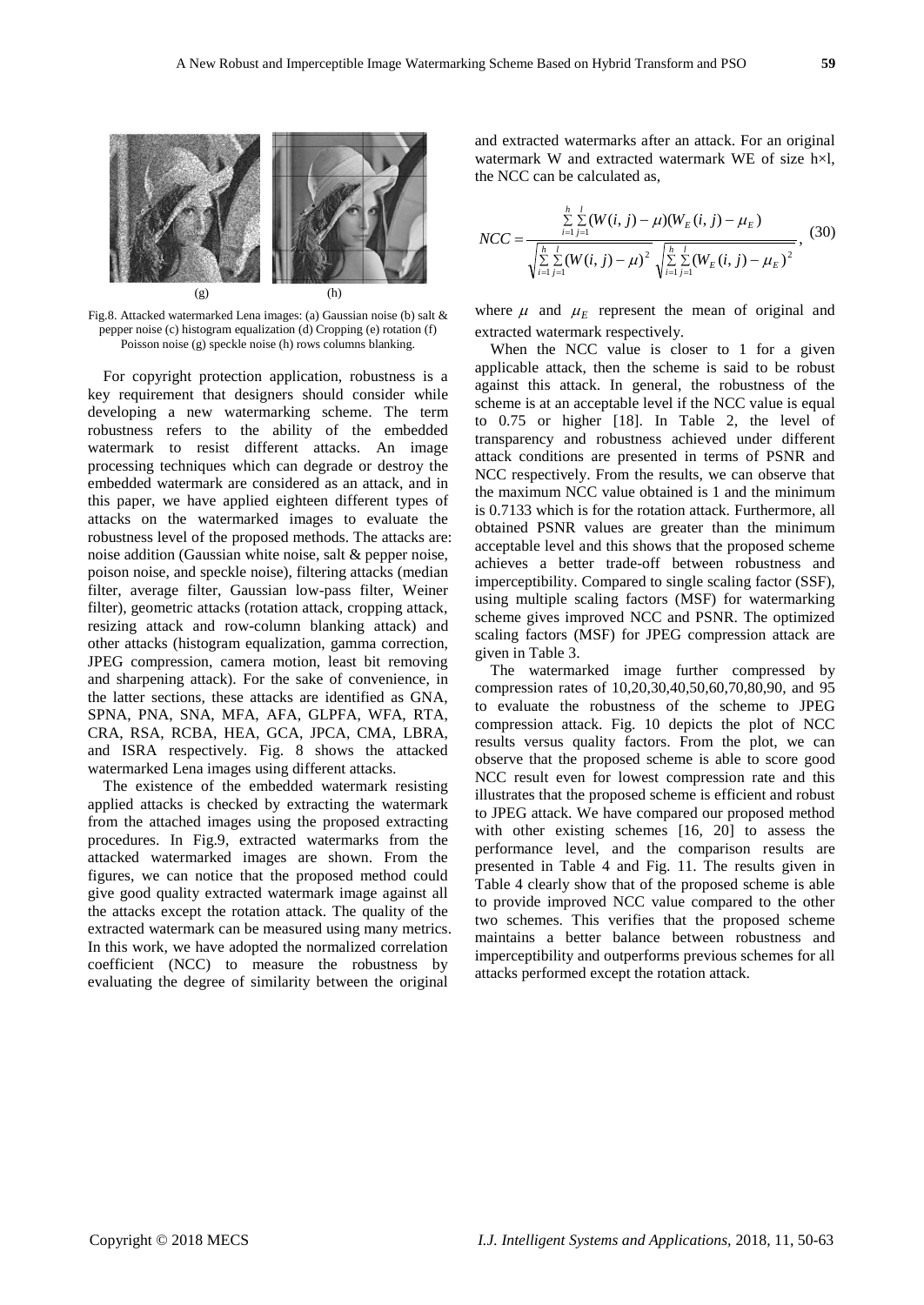|                                                                  | Extracted watermarks from host images |                 |          |                 |           |                 |          |                 |
|------------------------------------------------------------------|---------------------------------------|-----------------|----------|-----------------|-----------|-----------------|----------|-----------------|
|                                                                  | <b>Using SSF</b>                      |                 |          |                 | Using MSF |                 |          |                 |
| Attacks performed                                                | Lena                                  |                 | Mandrill |                 | Lena      |                 | Mandrill |                 |
|                                                                  | $WM_1$                                | WM <sub>2</sub> | $WM_1$   | WM <sub>2</sub> | $WM_1$    | WM <sub>2</sub> | $WM_1$   | WM <sub>2</sub> |
| Attack free (ATF)                                                |                                       |                 |          |                 |           |                 |          |                 |
| Gaussian Noise attack (GNA)<br>$(\mu=0, v=0.001)$                |                                       |                 |          |                 |           |                 |          |                 |
| Salt & pepper noise attack<br>$(SPNA) (D=0.02)$                  |                                       |                 |          |                 |           |                 |          |                 |
| Median filter attack (MFA)<br>(3x3)                              |                                       |                 |          |                 |           |                 |          |                 |
| Histogram Equalization attack<br>(HEA)                           |                                       |                 |          |                 |           |                 |          |                 |
| Gamma correction attack (GCA)<br>$(\gamma = 0.925)$              |                                       |                 |          |                 |           |                 |          |                 |
| Cropping attack (CRA)<br>(25% cropped)                           |                                       |                 |          |                 |           |                 |          |                 |
| Rotation attack (RTA)<br>$(5^\circ)$                             |                                       |                 |          |                 |           |                 |          |                 |
| JPEG compression attack (JPCA)<br>$(QF=70%)$                     |                                       |                 |          |                 |           |                 |          |                 |
| Average filter attack (AVFA)<br>(3x3)                            |                                       |                 |          |                 |           |                 |          |                 |
| Gaussian low pass filter (GLPFA)<br>(3x3)                        |                                       |                 |          |                 |           |                 |          |                 |
| Camera motion attack (CMA)<br>$(len=9, \theta=0)$                |                                       |                 |          |                 |           |                 |          |                 |
| Least bit removing attack<br>(LBRA) (LSB removed)                |                                       |                 |          |                 |           |                 |          |                 |
| Image sharpening attack (SRA)                                    |                                       |                 |          |                 |           |                 |          |                 |
| Resizing attack (RSA)<br>$(512 \rightarrow 256 \rightarrow 512)$ |                                       |                 |          |                 |           |                 |          |                 |
| Wiener filter attack (WFA)<br>(3x3)                              |                                       |                 |          |                 |           |                 |          |                 |
| Poison noise attack (PNA)                                        |                                       |                 |          |                 |           |                 |          |                 |
| Speckle noise attack (SNA)<br>$(\mu=0, v=0.04)$                  |                                       |                 | С        |                 |           |                 |          |                 |
| Row-Column blanking attack<br>(RCBA)                             |                                       |                 |          |                 |           |                 |          |                 |

Fig.9. Extracted watermarks from Attacked watermarked images using Proposed Algorithm.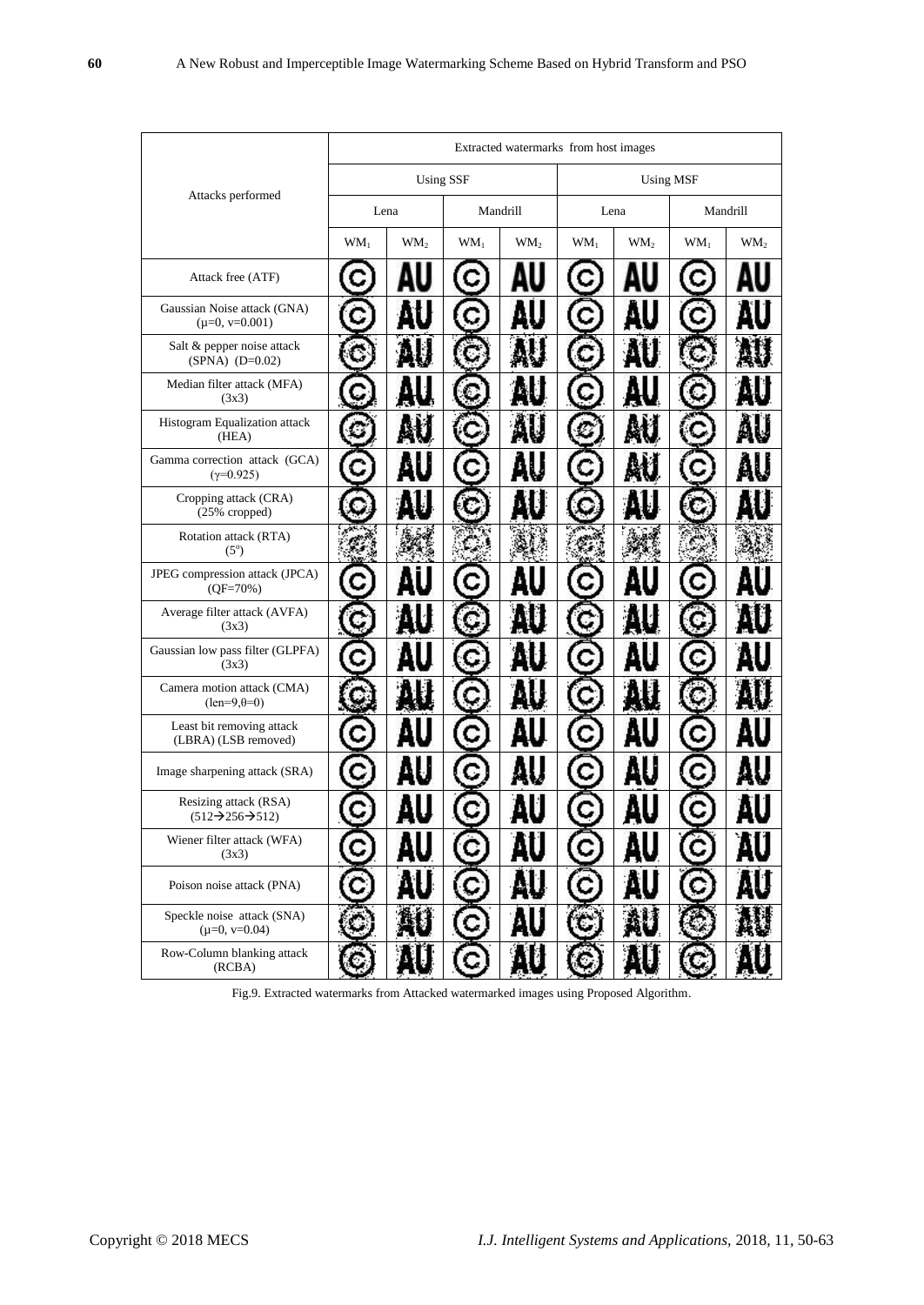|                | PSNR and NCC obtained using proposed Algorithm |            |                  |            |                  |            |             |            |  |  |
|----------------|------------------------------------------------|------------|------------------|------------|------------------|------------|-------------|------------|--|--|
| <b>Attacks</b> |                                                |            | <b>Using SSF</b> |            | <b>Using MSF</b> |            |             |            |  |  |
|                | Lena                                           |            | Mandrill         |            | Lena             |            | Mandrill    |            |  |  |
|                | <b>PSNR</b>                                    | <b>NCC</b> | <b>PSNR</b>      | <b>NCC</b> | <b>PSNR</b>      | <b>NCC</b> | <b>PSNR</b> | <b>NCC</b> |  |  |
| AF             | 45.5017                                        | 1          | 45.2801          |            | 46.2781          | 1          | 45.8172     | 1          |  |  |
| <b>GNA</b>     | 43.66444                                       | 0.9969     | 44.11755         | 0.9939     | 43.96941         | 0.9985     | 44.632      | 0.9992     |  |  |
| <b>SPNA</b>    | 42.24956                                       | 0.9586     | 42.71774         | 0.9395     | 44.05564         | 0.9658     | 44.01332    | 0.9497     |  |  |
| <b>MFA</b>     | 42.81885                                       | 0.9743     | 43.08412         | 0.9639     | 44.06895         | 0.9782     | 45.09106    | 0.9685     |  |  |
| <b>HEA</b>     | 44.03595                                       | 0.9523     | 43.12224         | 0.9048     | 45.01206         | 0.9859     | 43.22681    | 0.9949     |  |  |
| <b>GCA</b>     | 44.74875                                       | 0.9953     | 44.70624         | 0.8525     | 45.01995         | 0.9975     | 44.84521    | 0.9998     |  |  |
| <b>CRA</b>     | 44.96997                                       | 0.9675     | 44.99858         | 0.9586     | 44.97377         | 0.9746     | 44.973      | 0.9776     |  |  |
| <b>RTA</b>     | 44.53768                                       | 0.7133     | 44.46561         | 0.7214     | 44.82333         | 0.7528     | 44.88613    | 0.7511     |  |  |
| <b>JPCA</b>    | 43.43962                                       | 0.9978     | 43.04458         |            | 43.86933         |            | 44.28311    | 1          |  |  |
| <b>AVFA</b>    | 42.41549                                       | 0.9671     | 42.939           | 0.9544     | 43.74854         | 0.9798     | 43.15701    | 0.9457     |  |  |
| <b>GLPFA</b>   | 43.09612                                       | 0.9977     | 44.534           | 0.9817     | 44.88039         | 0.998      | 43.97615    | 0.9947     |  |  |
| <b>CMA</b>     | 44.46667                                       | 0.8867     | 42.64526         | 0.9772     | 44.80934         | 0.9036     | 43.35653    | 0.9395     |  |  |
| LBRA           | 44.50285                                       | 0.9932     | 45.01619         | 0.9947     | 44.99763         |            | 44.85486    | 1          |  |  |
| <b>SRA</b>     | 44.97714                                       | 0.9947     | 43.9252          | 0.9902     | 45.00733         | 0.9964     | 44.79106    | 0.9984     |  |  |
| <b>RSA</b>     | 44.3489                                        | 0.9969     | 42.87884         | 0.9939     | 44.43792         | 0.9987     | 43.07747    | 0.9984     |  |  |
| <b>WFA</b>     | 42.87331                                       | 0.9984     | 42.93158         | 0.9937     | 43.31461         | 0.9904     | 43.3828     | 0.9845     |  |  |
| <b>PNA</b>     | 43.03124                                       | 0.9947     | 43.70847         | 0.9926     | 44.23103         | 0.9917     | 44.0405     | 0.9931     |  |  |
| <b>SNA</b>     | 42.52919                                       | 0.9111     | 42.20916         | 0.9947     | 43.78754         | 0.9236     | 43.09012    | 0.9956     |  |  |
| <b>RCBA</b>    | 43.5521                                        | 0.9288     | 43.70665         | 0.9377     | 44.08556         | 0.9396     | 43.83636    | 0.9377     |  |  |

Table 2. PSNR and NCC result obtained from simulations using WM1.

Table 3. Optimized multiple scaling factors obtained from PSO for cover image Lena, Baboon and pepper and man.

| Cover image | <b>PSNR</b> | NCC (JPCA,<br>$OF=50$ | Optimized MSF $\lceil \alpha k \rceil$ for different ranges |                       |          |          |                       |  |  |
|-------------|-------------|-----------------------|-------------------------------------------------------------|-----------------------|----------|----------|-----------------------|--|--|
|             |             |                       | $\alpha_1$                                                  | $\alpha$ <sub>2</sub> | $\alpha$ | $\alpha$ | $\alpha$ <sub>5</sub> |  |  |
| Lena        | 43.86933    | 0.9940                | 0.159042                                                    | 0.153103              | 0.087749 | 0.076312 | 0.037375              |  |  |
| Mandrill    | 44.28311    | 0.9959                | 0.150937                                                    | 0.141873              | 0.129263 | 0.097953 | 0.089117              |  |  |
| Pepper      | 43.09612    | 0.9916                | 0.135941                                                    | 0.131021              | 0.055205 | 0.032522 | 0.023801              |  |  |
| Man         | 42.41549    | 0.9937                | 0.191858                                                    | 0.109443              | 0.051502 | 0.029859 | 0.027725              |  |  |

| Attacks performed | Attack level  |        | Existing methods      | Proposed method       |        |
|-------------------|---------------|--------|-----------------------|-----------------------|--------|
|                   |               |        | V.S.Verma et al. [20] | TT.Takore et al. [16] |        |
| <b>MFA</b>        |               | (3x3)  | 0.9570                | 0.9641                | 0.9782 |
|                   | Window        | (5x5)  | 0.8125                | 0.8630                | 0.8917 |
| <b>AVFA</b>       |               | (3x3)  | 0.8945                | 0.9491                | 0.9798 |
|                   |               | (5x5)  | 0.7383                | 0.8152                | 0.9021 |
| <b>GLPFA</b>      |               |        | 0.9766                | 0.9990                | 0.9980 |
| <b>SRA</b>        |               |        | 0.9766                | 0.9853                | 0.9987 |
| HE                |               |        | 0.9297                | 0.9861                | 0.9859 |
| <b>GNA</b>        | Variance      | (0.01) | 0.9727                | 0.9772                | 0.9942 |
|                   |               | (0.02) | 0.8555                | 0.8974                | 0.9075 |
| <b>SPNA</b>       | D<br>(0.02)   |        | 0.7464                | 0.9311                | 0.9879 |
|                   |               | 10     | 0.8789                | 0.7480                | 0.8983 |
| <b>JPCA</b>       | QF            | 20     | 0.9414                | 0.7911                | 0.9532 |
|                   |               | 30     | 0.9922                | 0.9112                | 0.9864 |
|                   |               | 70     |                       | 0.8925                |        |
| <b>RSA</b>        | 1/2<br>Ratio  |        | 0.9844                | 0.9851                | 0.9987 |
| <b>CRA</b>        | Ratio         | 1/4    |                       | 0.9730                | 0.9746 |
| <b>RTA</b>        | 0.1<br>Degree |        | 0.8564                | 0.7152                | 0.7728 |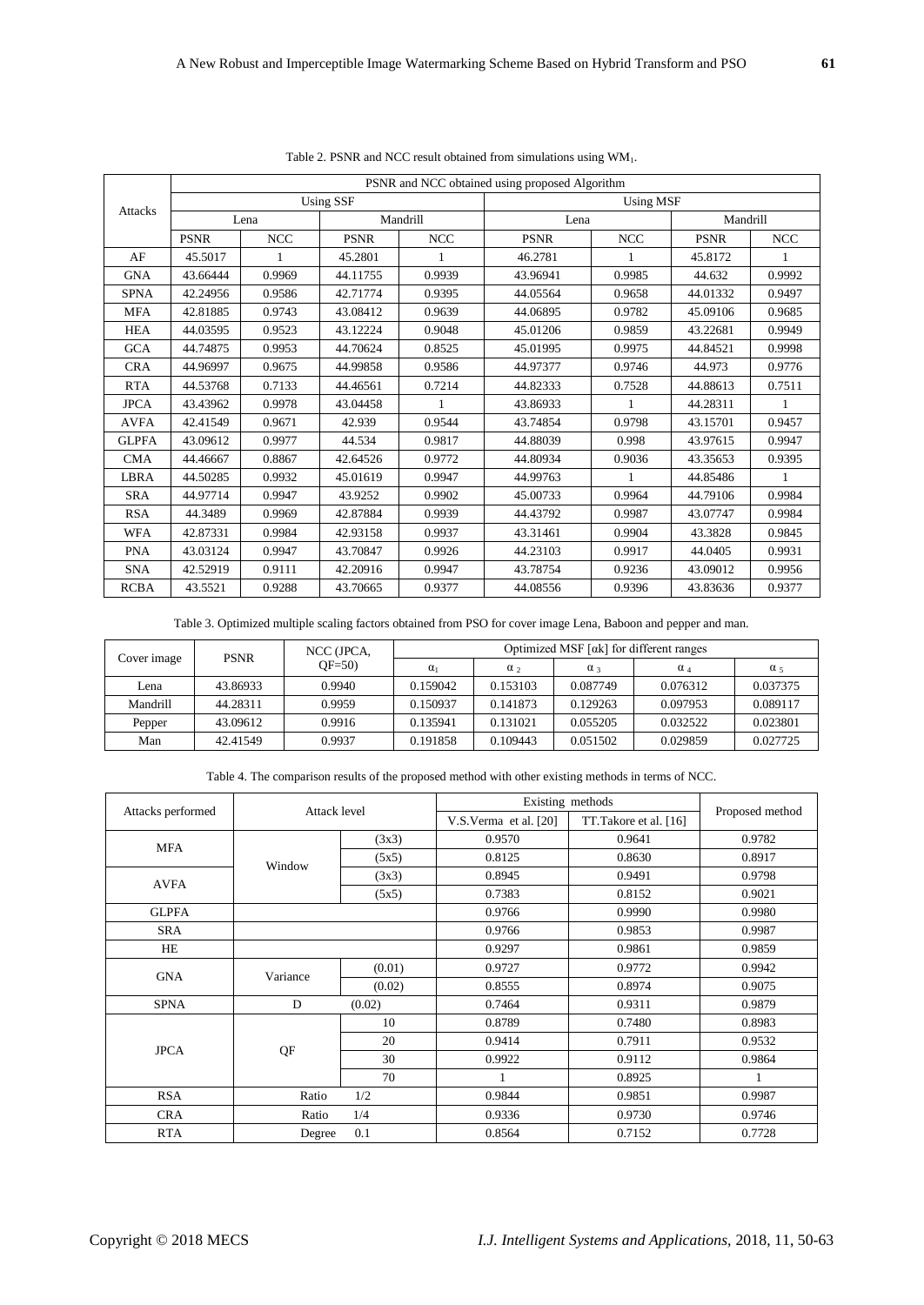

Fig.10. NCC values of extracted watermark for JPEG attack with different QF for Lena and Mandrill images.



Fig.11. PSNR comparison results.

The overall experimental results which are presented in this section confirm that the proposed scheme satisfies the imposed watermarking requirements and achieves enhanced performance which makes it more preferable for the use of various multimedia security applications.

#### VII. CONCLUSIONS

In this paper, a new robust and imperceptible digital image watermarking scheme using the LWT, DCT, and SVD is proposed. The scheme used edge detection based reference sub-image forming technique to select the best region of the image for watermark insertion. Optimized MSF, which can achieve the best trade-off between imperceptibility and robustness, is obtained from PSO algorithm. A maximum number of attacks have been performed on watermarked images to assess the level of robustness and the obtained experimental results verify that the proposed method provides the best PSNR and NCC value for the attacks performed. Two other existing schemes have been considered for comparison and the obtained results confirm that the proposed method gives significantly improved robustness and imperceptibility compared to the other reported methods.

#### **REFERENCES**

- [1] G. C. Langelaar, I. Setyawan, and R. L. Lagendijk, "Watermarking digital image and video data. A state-ofthe-art overview," IEEE Signal Process. Mag., vol. 17, no. 5, pp. 20–46, 2000.
- [2] C.-H. Chou and K.-C. Liu, "Robust and transparent watermarking scheme for colour images," IET Image Process., vol. 3, no. 4, pp. 228–242, Aug. 2009.
- [3] S. Bajracharya, R. Koju,"An Improved DWT-SVD Based Robust Digital Image Watermarking for Color Image", International Journal of Engineering and Manufacturing (IJEM), Vol.7, No.1, pp.49-59, 2017.
- [4] N. M. Makbol and B. E. Khoo, "Robust blind image watermarking scheme based on Redundant Discrete Wavelet Transform and Singular Value Decomposition," AEU - International Journal of Electronics and Communications, vol. 67, no. 2, pp. 102– 112, 2013.
- [5] A. Dixit, R Dixit, "A Review on Digital Image Watermarking Techniques", International Journal of Image, Graphics and Signal Processing(IJIGSP), Vol.9, No.4, pp.56-66, 2017.
- [6] V. S. Verma and R. K. Jha, "LWT–DSR based new robust framework for watermark extraction under intentional attack conditions," Journal of the Franklin Institute, vol. 354, no. 14, pp. 6422–6449, 2017.
- [7] Y. Wang, X. Bai, and S. Yan, "Digital image watermarking based on texture block and edge detection in the discrete wavelet domain," In Proc. IEEE International Conference on Sensor Network Security Technology and Privacy Communication System, 2013.
- [8] B. E. Khoo, N. M. Makbol, and T. H. Rassem, "Blockbased discrete wavelet transform-singular value decomposition image watermarking scheme using human visual system characteristics," IET Image Process., vol. 10, no. 1, pp. 34–52, Jan. 2016.
- [9] G. Çetinel, L. Çerkezi,"Robust Chaotic Digital Image Watermarking Scheme based on RDWT and SVD", International Journal of Image, Graphics and Signal Processing (IJIGSP), Vol.8, No.8, pp.58-67, 2016.
- [10] R.-S. Run, S.-J. Horng, J.-L. Lai, T.-W. Kao, and R.-J. Chen, "An improved SVD-based watermarking technique for copyright protection," Expert Syst. Appl., vol. 39, no. 1, pp. 673–689, Jan. 2012.
- [11] W. Yongdong, "On the security of an SVD-based ownership watermarking," IEEE Trans. Multimed., vol. 7, no. 4, pp. 624–627, Aug. 2005.
- [12] R. Liu and T. Tan, "An SVD-based watermarking scheme for protecting rightful ownership," IEEE Trans. Multimed., vol. 4, no. 1, pp. 121–128, 2002.
- [13] S. Fazli and M. Moeini, "A robust image watermarking method based on DWT, DCT, and SVD using a new technique for correction of main geometric attacks," Optik - International Journal for Light and Electron Optics, vol. 127, no. 2, pp. 964–972, 2016.
- [14] I. A. Ansari, M. Pant, and C. W. Ahn, "Robust and false positive free watermarking in IWT domain using SVD and ABC," Engineering Applications of Artificial Intelligence, vol. 49, pp. 114–125, 2016.
- [15] K. Ramanjaneyulu and K. Rajarajeswari, "Wavelet-based oblivious image watermarking scheme using genetic algorithm" IET Image Processing, vol. 6, no. 4, pp. 364, 2012.